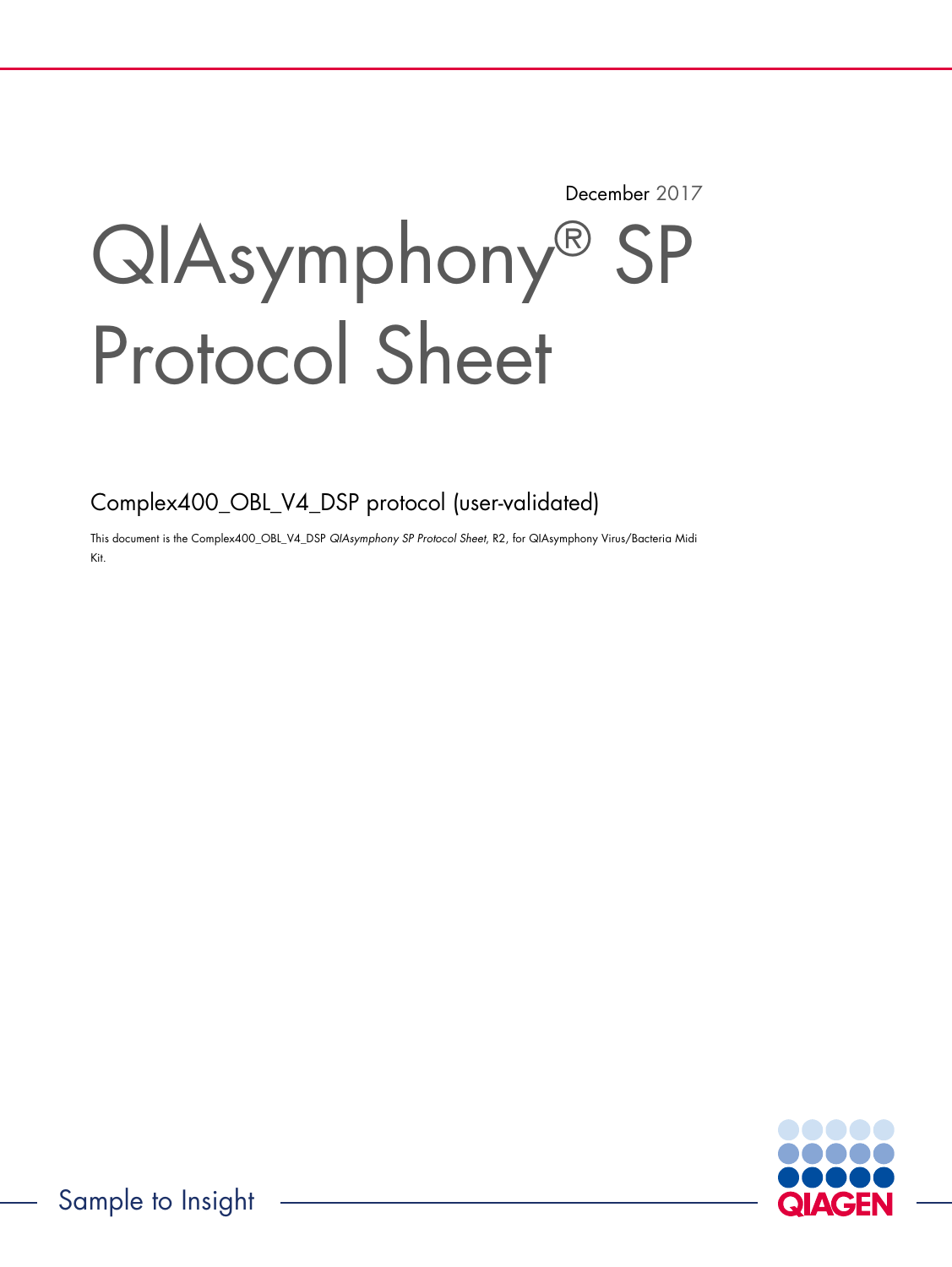# General information

The QIAsymphony Virus/Bacteria Kits are intended for molecular biology applications. This product is not intended for the diagnosis, prevention, or treatment of a disease.

Note: It is the user's responsibility to validate performance using this combination for any procedures used in their laboratory.

| Kit                              | QIAsymphony Virus/Bacteria Midi Kit |
|----------------------------------|-------------------------------------|
| Sample material                  | Respiratory and urogenital samples  |
| Protocol name                    | Complex400 OBL V4 DSP               |
| Default Assay Control Set        | ACS_Complex400_OBL_V4_DSP           |
| Editable                         | Eluate volume: 60 µl, 85 µl, 110 µl |
| <b>Required software version</b> | Version 4.0 or higher               |

# "Sample" drawer

| Sample type            | Respiratory samples (BAL, dried swabs, transport media, aspirates, sputum) and urogenital<br>samples (urine, transport media) |
|------------------------|-------------------------------------------------------------------------------------------------------------------------------|
| Sample volume          | Depends on type of sample tube used; for more information see<br>www.qiagen.com/products/qiasymphonyvirus/bacteriakits        |
| Primary sample tubes   | See www.qiagen.com/products/qiasymphonyvirus/bacteriakits for more information                                                |
| Secondary sample tubes | See www.qiagen.com/products/qiasymphonyvirus/bacteriakits for more information                                                |
| <b>Inserts</b>         | Depends on type of sample tube used; for more information see<br>www.qiagen.com/products/qiasymphonyvirus/bacteriakits        |
| Other                  | Carrier RNA-Buffer AVE mix required; use of internal control is optional                                                      |

# "Reagents and Consumables" drawer

| Position A1 and/or A2 | Reagent cartridge (RC)                       |
|-----------------------|----------------------------------------------|
| <b>Position B1</b>    | n/a                                          |
| Tip rack holder 1-17  | Disposable filter-tips, 200 µl               |
| Tip rack holder 1-17  | Disposable filter-tips, 1500 µl              |
| Unit box holder 1-4   | Unit boxes containing sample prep cartridges |
| Unit box holder 1-4   | Unit boxes containing 8-Rod Covers           |

 $n/a$  = not applicable.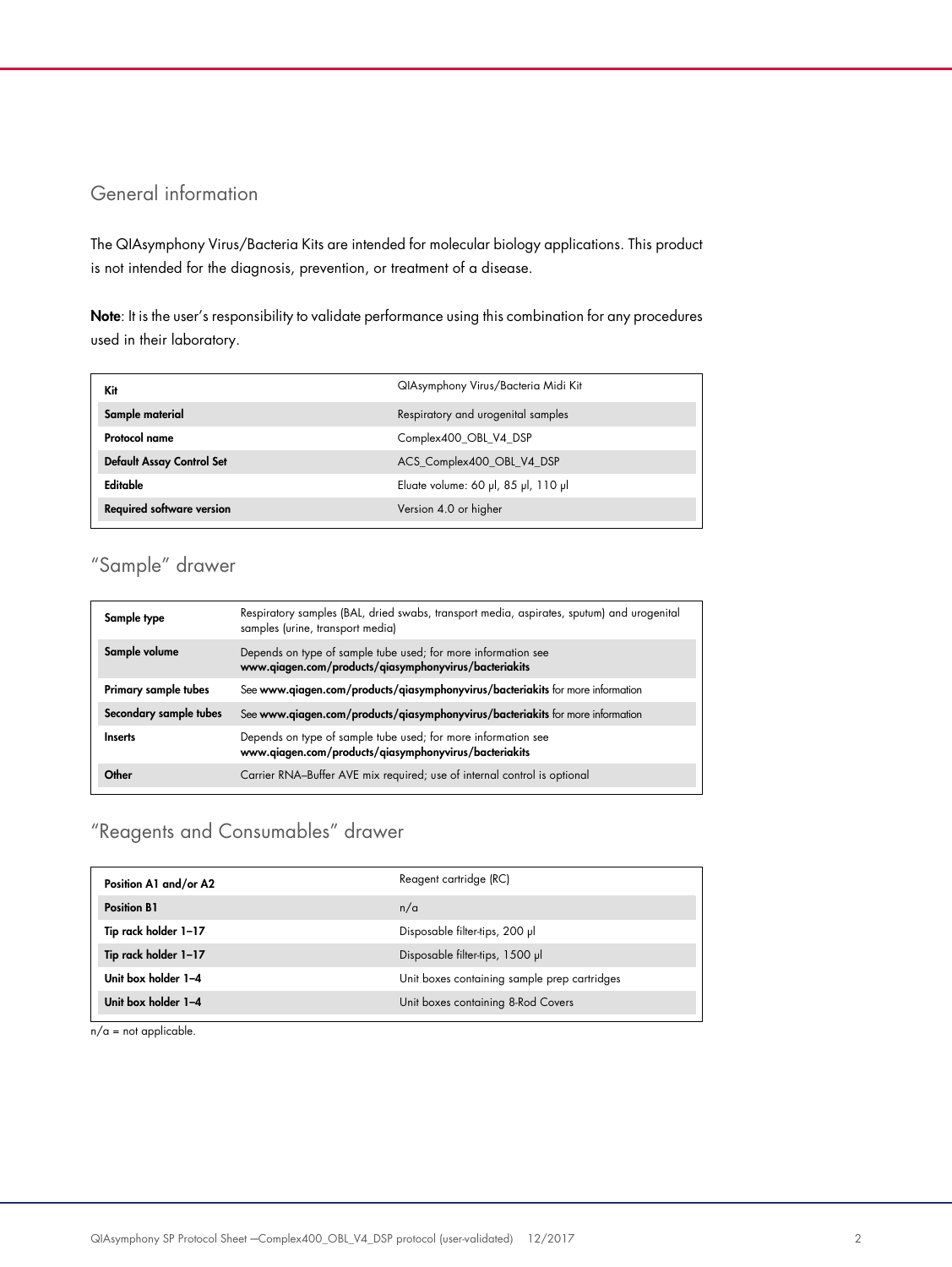# "Waste" drawer

| Unit box holder 1-4        | Empty unit boxes    |
|----------------------------|---------------------|
| Waste bag holder           | Waste bag           |
| Liquid waste bottle holder | Liquid waste bottle |

# "Eluate" drawer

| See<br>Elution rack (we recommend using slot 1, cooling<br>www.qiagen.com/products/qiasymphonyvirus/bacteriakits<br>position)<br>for more information |
|-------------------------------------------------------------------------------------------------------------------------------------------------------|
|                                                                                                                                                       |

## Required plasticware

|                                                                | One batch,<br>24 samples* | Two batches,<br>48 samples* | Three batches,<br>72 samples* | Four batches,<br>96 samples* |
|----------------------------------------------------------------|---------------------------|-----------------------------|-------------------------------|------------------------------|
| Disposable filter-tips,<br>$200 \text{ pl}^{\dagger \ddagger}$ | 96                        | 96                          | 128                           | 128                          |
| Disposable filter-tips,<br>1500 µ  <sup>†‡</sup>               | 128                       | 192                         | 224                           | 288                          |
| Sample prep cartridges <sup>§</sup>                            | 18                        | 36                          | 54                            | 72                           |
| 8-Rod Covers <sup>1</sup>                                      | 3                         | 6                           | 9                             | 12                           |

\* Performing more than one inventory scan requires additional disposable filter-tips. Use of less than 24 samples per batch decreases the number of disposable tips required per run.

† There are 32 filter-tips/tip rack.

‡ Number of required filter-tips includes filter-tips for 1 inventory scan per reagent cartridge.

§ There are 28 sample prep cartridges/unit box.

¶ There are twelve 8-Rod Covers/unit box.

Note: Numbers of filter-tips given may differ from the numbers displayed in the touchscreen depending on settings, for example, number of internal controls used per batch.

## Selected elution volume

| Selected elution volume (µl)* | Initial elution volume $(\mu I)^{\dagger}$ |  |
|-------------------------------|--------------------------------------------|--|
| 60                            | 90                                         |  |
| 85                            | 115                                        |  |
| 110                           | 140                                        |  |

\* The elution volume selected in the touchscreen. This is the minimum accessible volume of eluate in the final elution tube.

† The initial volume of elution solution required to ensure that the actual volume of eluate is the same as the selected volume.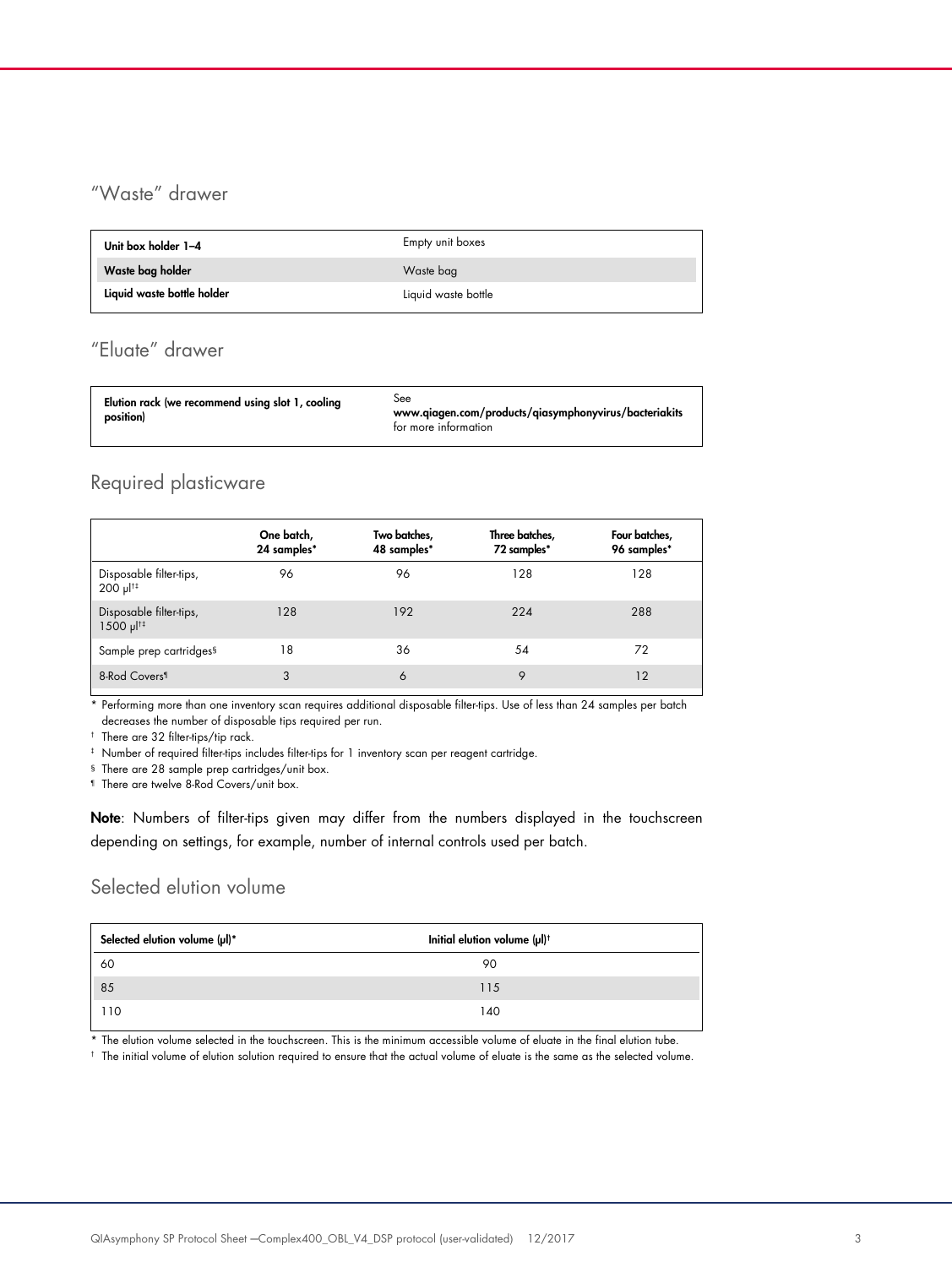Preparation of internal control–carrier RNA (CARRIER)–Buffer AVE (AVE) mixture

| Selected elution<br>volume (µl) | Volume stock carrier RNA<br>(CARRIER) (µl) | Volume internal<br>control (µl)* | <b>Volume Buffer AVE</b><br>$(AVE)$ $(µ)$ | Final volume per<br>sample (µl) |
|---------------------------------|--------------------------------------------|----------------------------------|-------------------------------------------|---------------------------------|
| 60                              |                                            |                                  | 108                                       | 120                             |
| 85                              | 3                                          | 11.5                             | 105.5                                     | 120                             |
| 110                             |                                            |                                  | 103                                       | 120                             |

\* The calculation of the amount of internal control is based on the initial elution volumes. Additional void volume depends on the type of sample tube used; see www.qiagen.com/products/qiasymphonyvirus/bacteriakits for more information.

Note: The values displayed in the table are for preparation of internal control–carrier RNA (CARRIER) mixture for a downstream assay that requires 0.1 µl internal control/µl eluate.

## Off-board lysis

When working with chemicals, always wear a suitable lab coat, disposable gloves, and protective goggles. For more information, consult the appropriate material safety data sheets (MSDSs), available from the product supplier.

The QIAsymphony Complex protocols consist of 4 steps: lyse, bind, wash, elute. For some samples it is useful to perform lysis manually, for example, for inactivation of pathogens in a biosafety cabinet. The Complex400\_OBL\_V4\_DSP protocol enables manual lysis to be performed in a similar way as for the Complex400\_V4\_DSP protocol. Pretreated samples are transferred to the QIAsymphony SP and processed with the Complex400\_OBL\_V4\_DSP protocol.

Note: The Complex400\_OBL\_V4\_DSP protocol requires Buffer ACL and Buffer ATL (ATL). Buffer ACL (cat. no. 939017) and Buffer ATL (ATL) (cat. no. 939016) are not part of the QIAsymphony Virus/Bacteria Midi Kit and must be ordered separately.

## Manual lysis

1. Pipet 40 µl proteinase K, 165 µl Buffer ATL (ATL), 120 µl Carrier RNA Internal Control Mixture and 315 µl Buffer ACL into a 2 ml Sarstedt tube (cat. no. 72.693 or 72.694).

Note: When more than one sample will be processed using manual lysis, a stock solution of this solution can be prepared. Simply multiply the volumes required for one sample by the total number of samples to be processed, and include additional volume to the equivalent of 2 extra samples. Invert the tube several times to mix, transfer 640 µl to a 2 ml Sarstedt tube for each sample, and then continue for each sample with step 4.

2. Close the lid and mix by inverting the tube 5 times.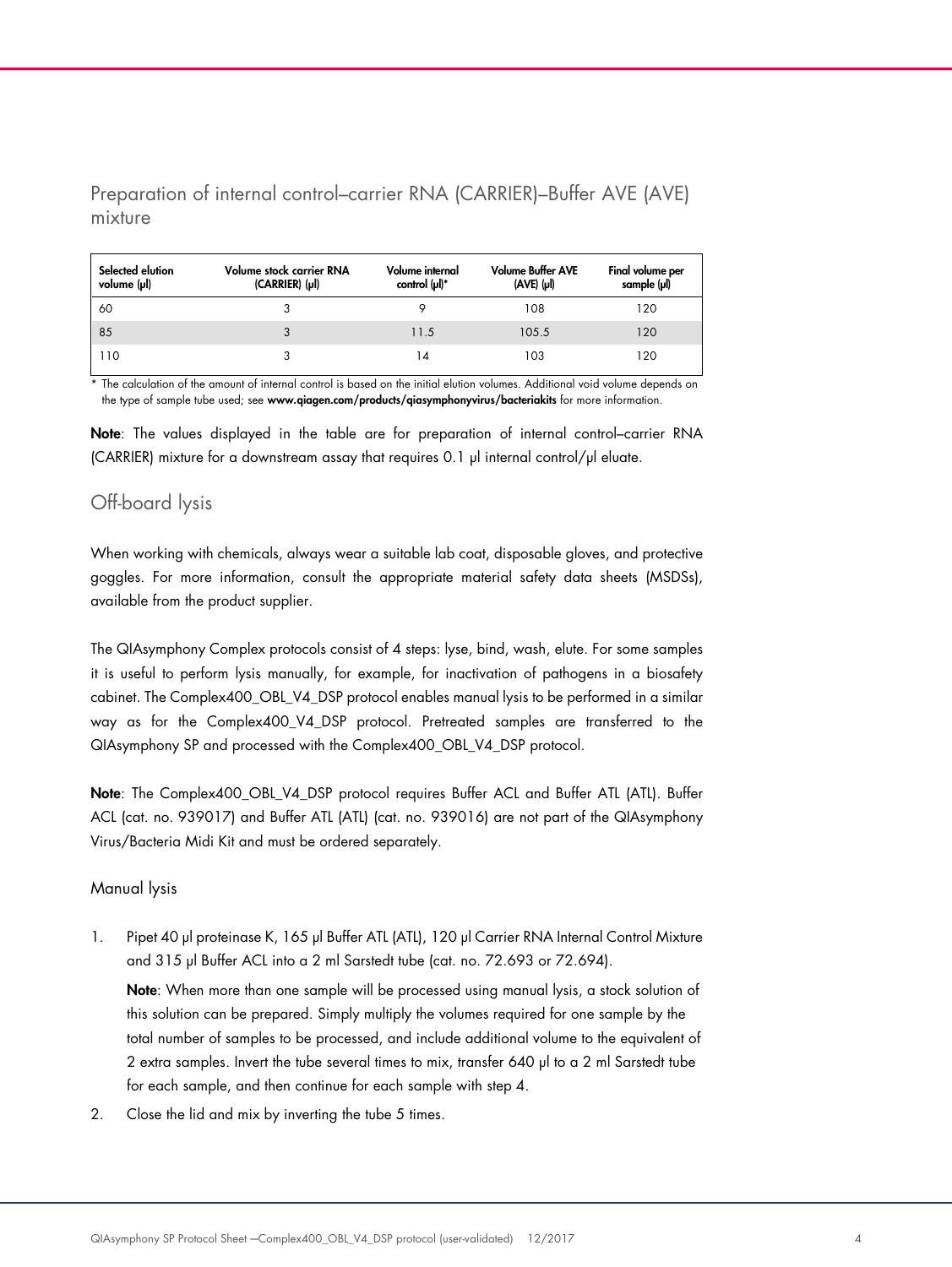- 3. Briefly centrifuge the tube to remove droplets from inside the lid.
- 4. Add 400 µl sample to the tube, close the lid, and mix by pulse-vortexing for 10 seconds.
- 5. Incubate the tube at 68°C for 15 minutes  $(\pm 1 \text{ minute})$ .
- 6. Briefly centrifuge the tube to remove droplets from inside the lid.
- 7. Place the inserts for the appropriate sample tubes into a tube carrier and load the sample tubes (without lids).

## Preparation of sample material

#### Urine

Urine can be processed without further pretreatment. The system is optimized for pure urine samples that do not contain preservatives. To increase sensitivity for bacterial pathogens, samples can be centrifuged. After discarding the supernatant the pellet can be resuspended in at least 400 µl Buffer ATL (ATL) (cat. no. 939016). Use 400 µl of the pre-treated material as sample for preparation of the off-board lysis.

Isolation of genomic DNA from Gram-positive bacteria

DNA purification can be improved for some Gram-positive bacteria by enzymatic pretreatment before transferring the sample to the QIAsymphony SP and starting the Complex400\_OBL\_V4\_DSP protocol.

- 1. Pellet bacteria by centrifugation at  $5000 \times g$  for 10 minutes.
- 2. Suspend the bacterial pellet in 400 µ of the appropriate enzyme solution (20 mg/ml lysozyme or 200 µg/ml lysostaphin in 20 mM Tris·HCl, pH 8.0; 2 mM EDTA; 1.2% Triton X-100).
- 3. Incubate at 37°C for at least 30 minutes  $(\pm 2 \text{ minutes})$ .
- 4. Briefly centrifuge the tube to remove drops from the inside of the lid.
- 5. Use 400 µl of the pre-treated material as sample for preparation of the off-board lysis.

#### Viscous or mucous samples

Some samples (e.g., sputum, respiratory aspirates) may be viscous and require liquefaction to enable pipetting. Low-viscosity samples do not require additional preparation. Medium- to highviscosity samples should be prepared as follows: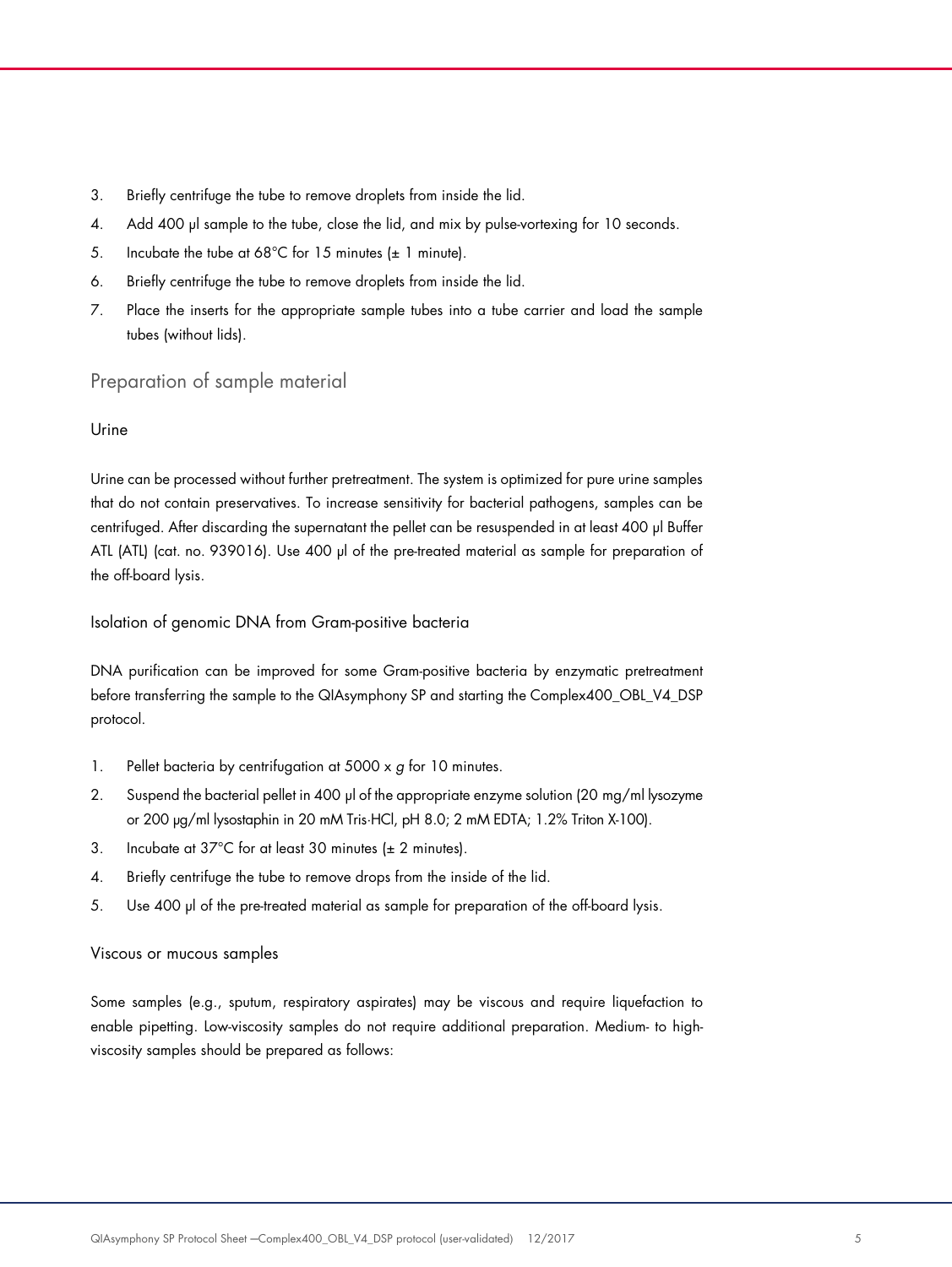- 1. Dilute the sample 1:1 with Sputasol\*† (Oxoid, cat. no. SR0233) or 0.3% (w/v) DTT. Note: The 0.3 % DTT solution can be made in advance, and stored at -20°C in appropriate aliquots. Thawed aliquots should be discarded after use.
- 2. Incubate at 37°C until the sample viscosity is suitable for pipetting.
- 3. Use 400 µl of the pre-treated material as sample for preparation of the off-board lysis.

### Dried body fluid and secretion swabs

- 1. Submerge the dried swab tip in 650 µl Buffer ATL (ATL) (cat. no. 939016), and incubate at  $56^{\circ}$ C for 15 minutes ( $\pm$  1 minute), with continuous mixing. If mixing is not possible, vortex before and after incubation for at least 10 seconds.
- 2. Remove the swab and squeeze out all the liquid by pressing the swab against the inside of the tube.
- 3. Use 400 µl of the pre-treated material as sample for preparation of the off-board lysis.

Note: This protocol is optimized for cotton or polyethylene swabs. When using other swabs, it may be necessary to adjust the volume of Buffer ATL (ATL) to ensure that at least 400 µl is available as sample material.

#### Respiratory or urogenital swabs

Storage media for respiratory or urogenital swabs can be used without pretreatment. If the swab has not been removed, press the swab against the side of the tube to squeeze out the liquid. Any excess mucus in the specimen should be removed at this time by collecting it on the swab. Any residual liquid from the mucus and the swab should then be squeezed out by pressing the swab against the side of the tube. Finally, the swab and the mucus should be removed and discarded. If samples are viscous, perform a liquefaction step (see "Viscous or mucus samples" above) before transferring the sample to the QIAsymphony SP. If there is not sufficient starting material, pipet Buffer ATL (ATL) into the transport medium to adjust the required minimum starting volume and vortex the sample for 15–30 seconds in the tube (if the transport medium contains the swab perform this step before removing the swab). Use 400 µ of the material as sample for preparation of the offboard lysis.

<sup>\*</sup> Sputasol (Oxoid, cat. no. SR0233, www.oxoid.com) or dithiothreitol (DTT).

<sup>†</sup> This is not a complete list of suppliers.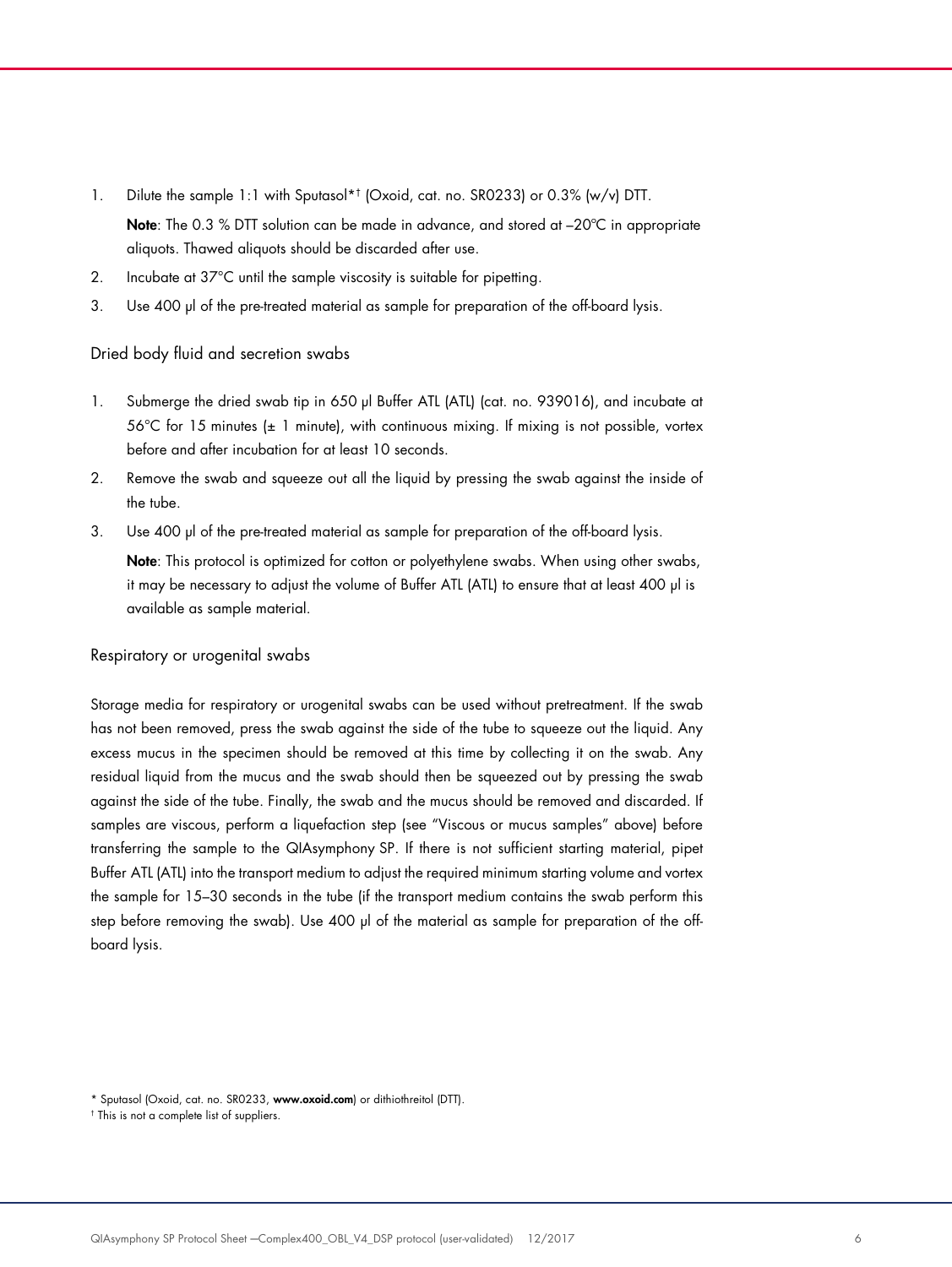Revision history

| Document revision history |                                                          |  |
|---------------------------|----------------------------------------------------------|--|
|                           | R2 12/2017   Update for QIAsymphony Software version 5.0 |  |

For up-to-date licensing information and product-specific disclaimers, see the respective QIAGEN® kit handbook or user manual. QIAGEN kit handbooks and user manuals are available at www.qiagen.com or can be requested from QIAGEN Technical Services or your local distributor.

Trademarks: QIAGEN®, Sample to Insight®, QIAsymphony® (QIAGEN Group). Registered names, trademarks, etc. used in this document, even when not specifically marked as such, are not to be considered unprotected by law. 12/2017 HB-0678-S04-001 © 2017 QIAGEN, all rights reserved.